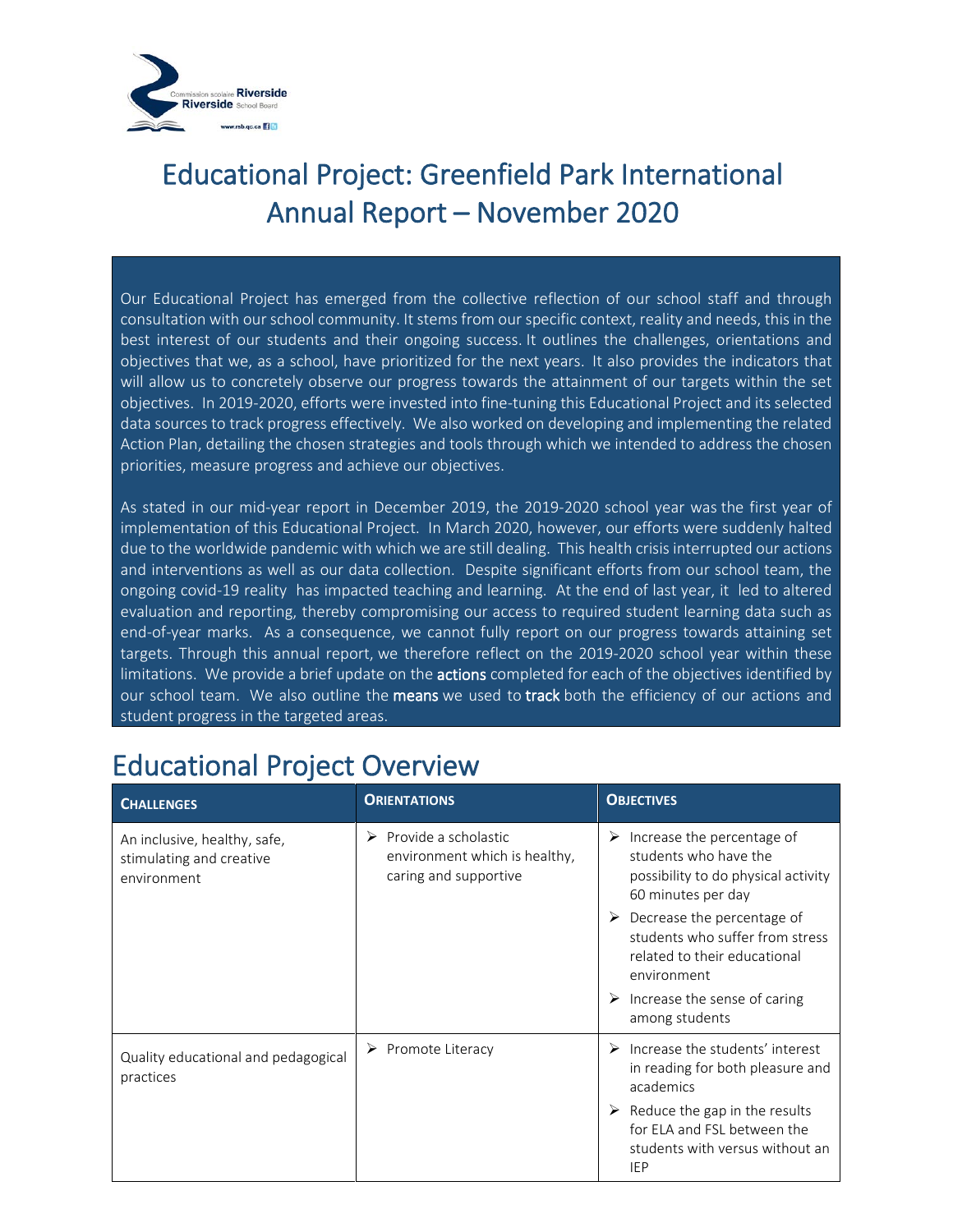

| <b>OBJECTIVE</b>                                                                                                                                                                |           | Increase the percentage of students who have the<br>possibility to do physical activity 60 minutes per day                                                                         |           |           |  |
|---------------------------------------------------------------------------------------------------------------------------------------------------------------------------------|-----------|------------------------------------------------------------------------------------------------------------------------------------------------------------------------------------|-----------|-----------|--|
| <b>INDICATOR</b>                                                                                                                                                                |           | The percentage of students who have physical activity<br>60 minutes per day. (The starting value will be<br>determined in May.)                                                    |           |           |  |
| <b>TARGET</b>                                                                                                                                                                   |           | Increase to 100% by June 2022, the percentage of students<br>who will do 60 minutes per day of physical activities.                                                                |           |           |  |
| <b>ACTIONS UNDERTAKEN</b>                                                                                                                                                       |           | $\triangleright$ SCHOOL YARD MAKEOVER<br>➤<br>ORGANIZE ACTIVITIES FOR INDOOR RECESSES<br>> ACTIVE HALLWAYS<br>DEFINING SCHOOLYARD ZONES<br>➤<br>$\triangleright$ SOCCER TOURNAMENT |           |           |  |
| <b>MEASURE MONIES DEDICATED</b><br><b>TO THIS OBJECTIVE</b><br>(IF APPLICABLE)                                                                                                  |           | <b>MEASURE #15023</b>                                                                                                                                                              |           |           |  |
| <b>TRACKING MEANS</b><br>(ACTIONS AND/OR<br><b>STUDENT PROGRESS)</b>                                                                                                            |           | A SURVEY WILL BE ADMINISTERED IN MAY.<br>⋗                                                                                                                                         |           |           |  |
|                                                                                                                                                                                 |           | <b>RESULTS</b>                                                                                                                                                                     |           |           |  |
| 2018-2019                                                                                                                                                                       | 2019-2020 | 2020-2021                                                                                                                                                                          | 2021-2022 | 2022-2023 |  |
| 67%                                                                                                                                                                             | N/A       |                                                                                                                                                                                    |           |           |  |
| <b>REFLECTION ON ACTION AND RESULTS</b>                                                                                                                                         |           |                                                                                                                                                                                    |           |           |  |
| THE CLOSURE OF THE SCHOOL IN MARCH, DUE TO COVID, PREVENTED US FROM PROPERLY REPORTING ON THIS<br>OBJECTIVE. THIS OBJECTIVE IS STILL RELEVANT AND IMPORTANT TO THE SCHOOL TEAM. |           |                                                                                                                                                                                    |           |           |  |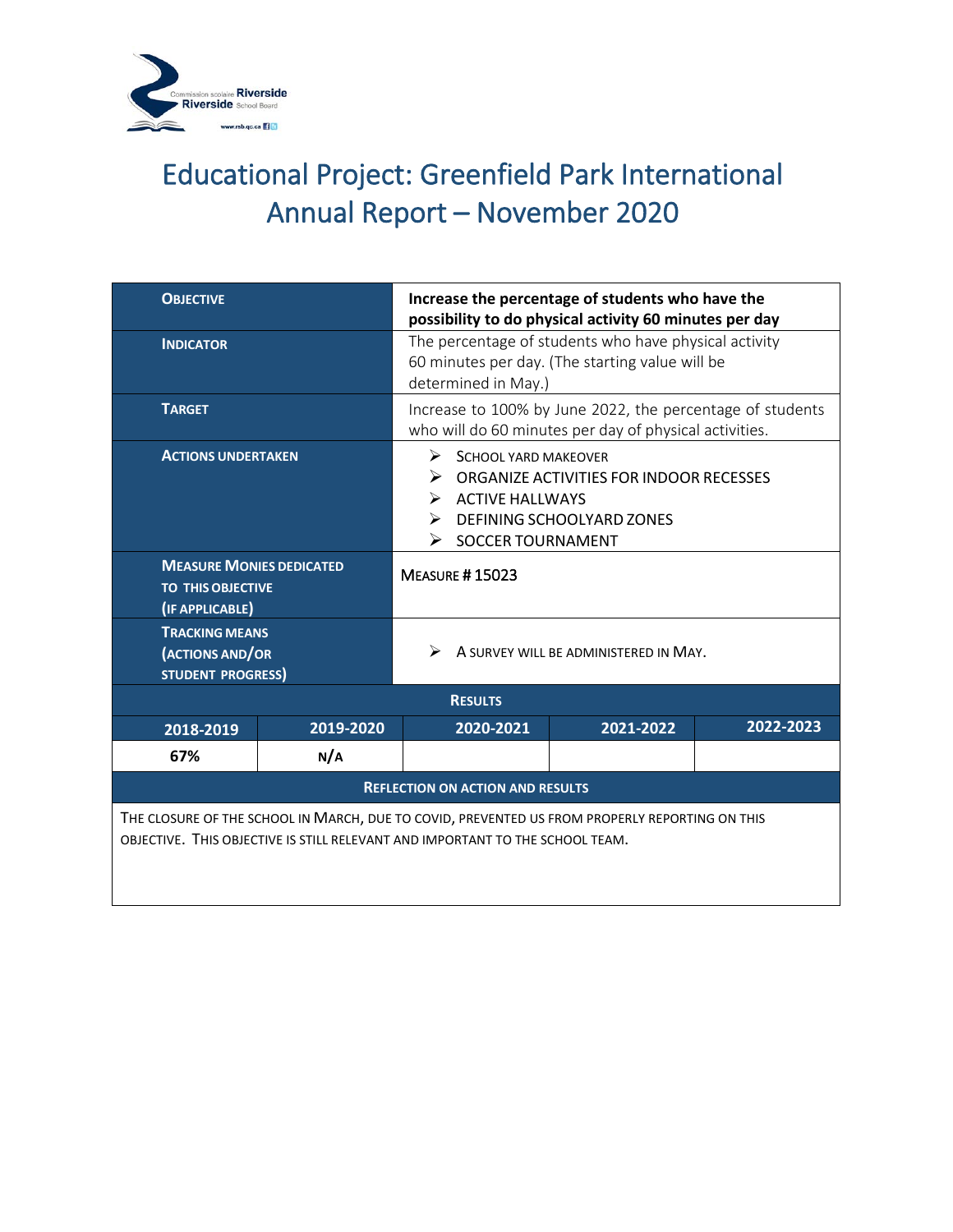

| <b>OBJECTIVE</b>                                                                                                                                                                                                                                                                                                                                                             |           | Decrease the percentage of students who suffer from stress<br>related to their educational environment                                                                                                                                                                                              |                |           |           |
|------------------------------------------------------------------------------------------------------------------------------------------------------------------------------------------------------------------------------------------------------------------------------------------------------------------------------------------------------------------------------|-----------|-----------------------------------------------------------------------------------------------------------------------------------------------------------------------------------------------------------------------------------------------------------------------------------------------------|----------------|-----------|-----------|
| <b>INDICATOR</b>                                                                                                                                                                                                                                                                                                                                                             |           | The percentage of students who indicate experiencing stress<br>in the school environment. (The starting value will be<br>determined in May.)<br>Survey conducted with the students.                                                                                                                 |                |           |           |
| <b>TARGET</b>                                                                                                                                                                                                                                                                                                                                                                |           | Decrease the percentage of stressed students by 10% by<br>June 2022.                                                                                                                                                                                                                                |                |           |           |
| <b>ACTIONS UNDERTAKEN</b>                                                                                                                                                                                                                                                                                                                                                    |           | ➤<br>SOCIAL GROUPS WITH BEHAVIOUR TECHNICIANS<br>PRESENTATION ABOUT ANXIETY TO GRADES 1-6 BY<br>≻<br><b>BEHAVIOUR TECHNICIANS</b><br>REVIEW THE CODE OF CONDUCT<br>⋗<br>≻<br><b>FLEXIBLE SITTING</b><br><b>CYCLE DISCUSSIONS ON HOMEWORK</b><br>≻<br>➤<br>REFLECTION ON THE APPROACH OF EVALUATIONS |                |           |           |
| <b>MEASURE MONIES DEDICATED</b><br><b>TO THIS OBJECTIVE</b><br>(IF APPLICABLE)                                                                                                                                                                                                                                                                                               |           | <b>MEASURE #15025</b>                                                                                                                                                                                                                                                                               |                |           |           |
| <b>TRACKING MEANS</b><br>(ACTIONS AND/OR<br><b>STUDENT PROGRESS)</b>                                                                                                                                                                                                                                                                                                         |           | A SURVEY WILL BE ADMINISTERED IN MAY.<br>↘                                                                                                                                                                                                                                                          |                |           |           |
|                                                                                                                                                                                                                                                                                                                                                                              |           |                                                                                                                                                                                                                                                                                                     | <b>RESULTS</b> |           |           |
| 2018-2019                                                                                                                                                                                                                                                                                                                                                                    | 2019-2020 |                                                                                                                                                                                                                                                                                                     | 2020-2021      | 2021-2022 | 2022-2023 |
| 32%                                                                                                                                                                                                                                                                                                                                                                          | N/A       |                                                                                                                                                                                                                                                                                                     |                |           |           |
| <b>REFLECTION ON ACTION AND RESULTS</b>                                                                                                                                                                                                                                                                                                                                      |           |                                                                                                                                                                                                                                                                                                     |                |           |           |
| THE CLOSURE OF THE SCHOOL IN MARCH, DUE TO COVID, PREVENTED US FROM PROPERLY REPORTING ON THIS<br>OBJECTIVE. THIS OBJECTIVE IS STILL RELEVANT AND IMPORTANT TO THE SCHOOL TEAM. DISCUSSIONS WILL ALSO BE<br>TAKING PLACE TO UNDERSTAND THE LEVEL OF STRESS THAT CAN BE BENEFICIAL VERSUS HARMFUL. THE TARGET WILL BE<br>CHANGED FROM PERCENTAGE OF STUDENTS TO STRESS INDEX. |           |                                                                                                                                                                                                                                                                                                     |                |           |           |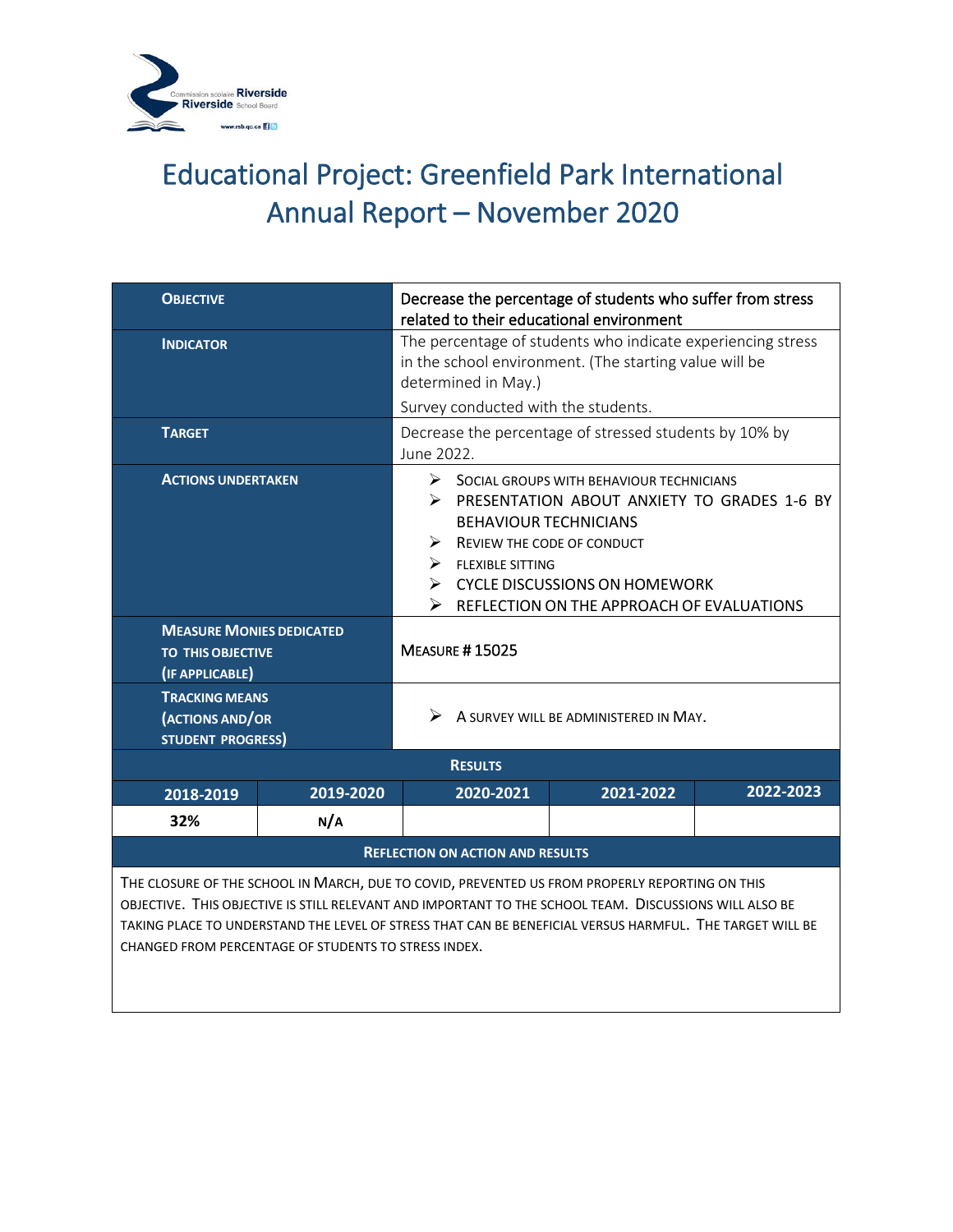

| <b>OBJECTIVE</b>                                                                                                                                                                                                                                                                                                                           |                                                        | Increase the sense of caring among students                |                                                      |                                                   |           |
|--------------------------------------------------------------------------------------------------------------------------------------------------------------------------------------------------------------------------------------------------------------------------------------------------------------------------------------------|--------------------------------------------------------|------------------------------------------------------------|------------------------------------------------------|---------------------------------------------------|-----------|
| <b>INDICATOR</b>                                                                                                                                                                                                                                                                                                                           |                                                        | Number of reports of disciplinary incidents; (Reflections, |                                                      |                                                   |           |
|                                                                                                                                                                                                                                                                                                                                            |                                                        |                                                            | detentions, or suspensions)                          |                                                   |           |
| <b>TARGET</b>                                                                                                                                                                                                                                                                                                                              |                                                        |                                                            |                                                      | Decrease 30% of disturbing behavior for June 2022 |           |
| <b>ACTIONS UNDERTAKEN</b>                                                                                                                                                                                                                                                                                                                  |                                                        | ➤                                                          |                                                      | <b>REVISION OF THE CODE OF CONDUCT</b>            |           |
|                                                                                                                                                                                                                                                                                                                                            |                                                        | ⋗                                                          |                                                      | <b>REINFORCE POSITIVE BEHAVIOUR</b>               |           |
|                                                                                                                                                                                                                                                                                                                                            |                                                        |                                                            |                                                      |                                                   |           |
| <b>MEASURE MONIES DEDICATED</b>                                                                                                                                                                                                                                                                                                            |                                                        |                                                            |                                                      |                                                   |           |
| <b>TO THIS OBJECTIVE</b>                                                                                                                                                                                                                                                                                                                   |                                                        | <b>MEASURE#</b>                                            |                                                      |                                                   |           |
| (IF APPLICABLE)                                                                                                                                                                                                                                                                                                                            |                                                        |                                                            |                                                      |                                                   |           |
| <b>TRACKING MEANS</b>                                                                                                                                                                                                                                                                                                                      | THE USE OF A WEEKLY CHART IN THE STUDENT'S AGENDA<br>➤ |                                                            |                                                      |                                                   |           |
| (ACTIONS AND/OR                                                                                                                                                                                                                                                                                                                            |                                                        |                                                            | ↘<br>NUMBER OF STUDENTS DURING THE DETENTION PERIODS |                                                   |           |
| <b>STUDENT PROGRESS)</b>                                                                                                                                                                                                                                                                                                                   |                                                        |                                                            |                                                      |                                                   |           |
|                                                                                                                                                                                                                                                                                                                                            | <b>RESULTS</b>                                         |                                                            |                                                      |                                                   |           |
| 2018-2019                                                                                                                                                                                                                                                                                                                                  | 2019-2020                                              |                                                            | 2020-2021                                            | 2021-2022                                         | 2022-2023 |
| N/A                                                                                                                                                                                                                                                                                                                                        | N/A                                                    |                                                            |                                                      |                                                   |           |
| <b>REFLECTION ON ACTION AND RESULTS</b>                                                                                                                                                                                                                                                                                                    |                                                        |                                                            |                                                      |                                                   |           |
| THE CLOSURE OF THE SCHOOL IN MARCH, DUE TO COVID, PREVENTED US FROM PROPERLY REPORTING ON THIS<br>OBJECTIVE. THIS OBJECTIVE IS STILL RELEVANT AND IMPORTANT TO THE SCHOOL TEAM. A COMMITTEE WAS FORMED<br>LAST YEAR TO CREATE A NEW CODE OF CONDUCT WHICH WOULD FOCUS ON TEACHING EXPECTED BEHAVIOURS AND<br>REINFORCING POSITIVE ACTIONS. |                                                        |                                                            |                                                      |                                                   |           |
|                                                                                                                                                                                                                                                                                                                                            |                                                        |                                                            |                                                      |                                                   |           |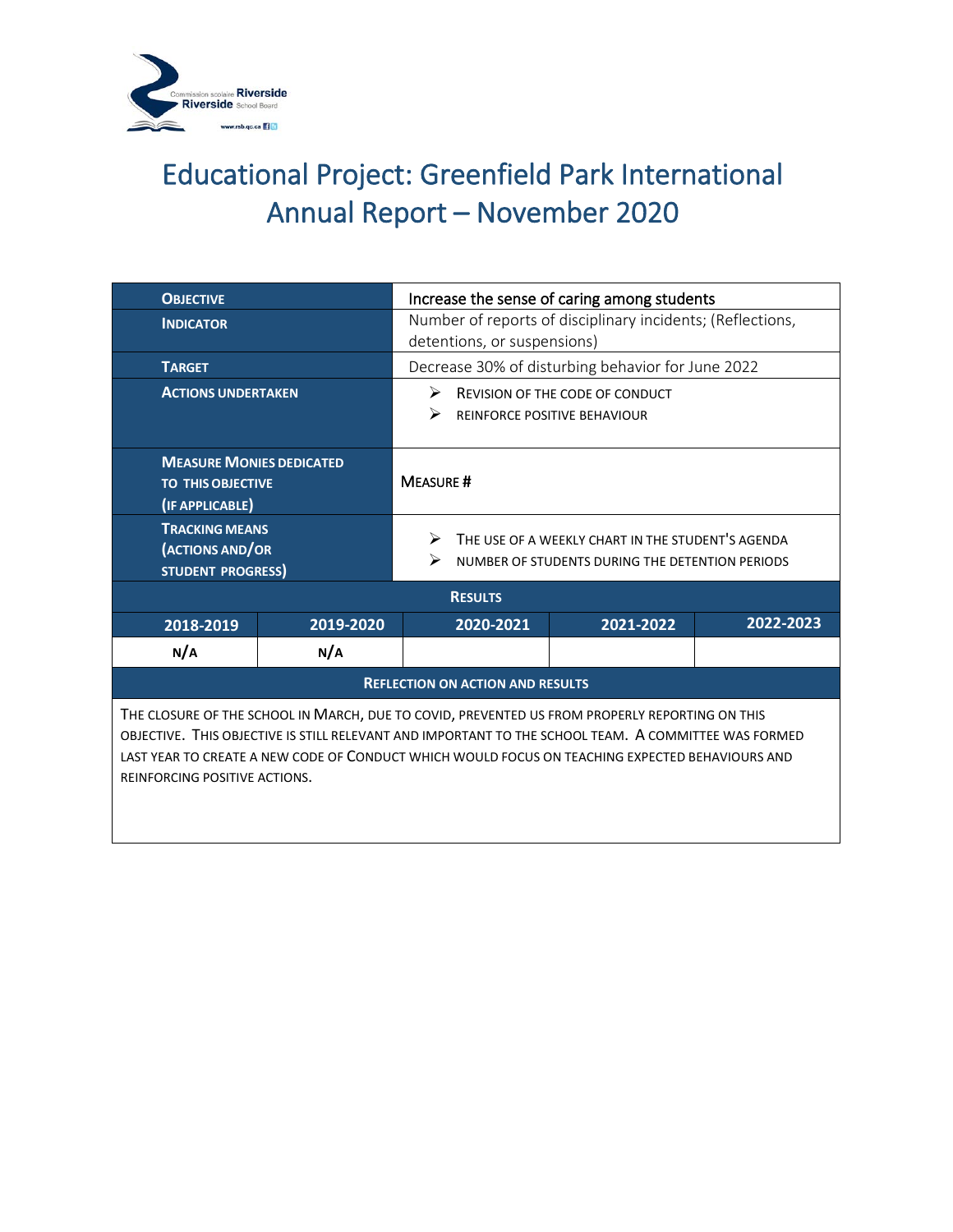

| <b>OBJECTIVE</b>                                                                                                                                                                                                                |                | Increase the students' interest in reading for both pleasure<br>and academics                                                                                                                                                                  |           |                                                           |           |  |
|---------------------------------------------------------------------------------------------------------------------------------------------------------------------------------------------------------------------------------|----------------|------------------------------------------------------------------------------------------------------------------------------------------------------------------------------------------------------------------------------------------------|-----------|-----------------------------------------------------------|-----------|--|
| <b>INDICATOR</b>                                                                                                                                                                                                                |                | Determining the students' reading appreciation (The starting<br>value will be determined in May.)<br>Surveys will be conducted throughout the year at different<br>times.                                                                      |           |                                                           |           |  |
| <b>TARGET</b>                                                                                                                                                                                                                   |                | 2022.                                                                                                                                                                                                                                          |           | Increase the rate of reading appreciation by 10% for June |           |  |
| <b>ACTIONS UNDERTAKEN</b>                                                                                                                                                                                                       |                | VISIT OF AUTHORS/ILLUSTRATORS<br>➤<br>⋗<br>PURCHASE OF BOOKS TO USE FOR LITERATURE CIRCLES<br>$\triangleright$ THE USE OF BOOKS FOR LEARNING ACTIVITIES<br>➤<br>PRESENTATION OF THE MANY TOOLS PROVIDED ONLINE BY THE<br><b>RSB LIBRARIANS</b> |           |                                                           |           |  |
| <b>MEASURE MONIES DEDICATED</b><br><b>TO THIS OBJECTIVE</b><br>(IF APPLICABLE)                                                                                                                                                  |                | <b>MEASURE #15186</b>                                                                                                                                                                                                                          |           |                                                           |           |  |
| <b>TRACKING MEANS</b><br>(ACTIONS AND/OR<br><b>STUDENT PROGRESS)</b>                                                                                                                                                            |                | ↘<br>A SURVEY WILL BE ADMINISTERED IN MAY.                                                                                                                                                                                                     |           |                                                           |           |  |
|                                                                                                                                                                                                                                 | <b>RESULTS</b> |                                                                                                                                                                                                                                                |           |                                                           |           |  |
| 2018-2019                                                                                                                                                                                                                       | 2019-2020      |                                                                                                                                                                                                                                                | 2020-2021 | 2021-2022                                                 | 2022-2023 |  |
| 7.81/10                                                                                                                                                                                                                         | N/A            |                                                                                                                                                                                                                                                |           |                                                           |           |  |
| <b>REFLECTION ON ACTION AND RESULTS</b>                                                                                                                                                                                         |                |                                                                                                                                                                                                                                                |           |                                                           |           |  |
| THE CLOSURE OF THE SCHOOL IN MARCH, DUE TO COVID, PREVENTED US FROM PROPERLY REPORTING ON THIS<br>OBJECTIVE. THE SCHOOL TEAM WILL BE DISCUSSING THE VALUE OF THIS OBJECTIVE FOLLOWING THE RESULTS OF THE<br>SURVEY IN MAY 2021. |                |                                                                                                                                                                                                                                                |           |                                                           |           |  |